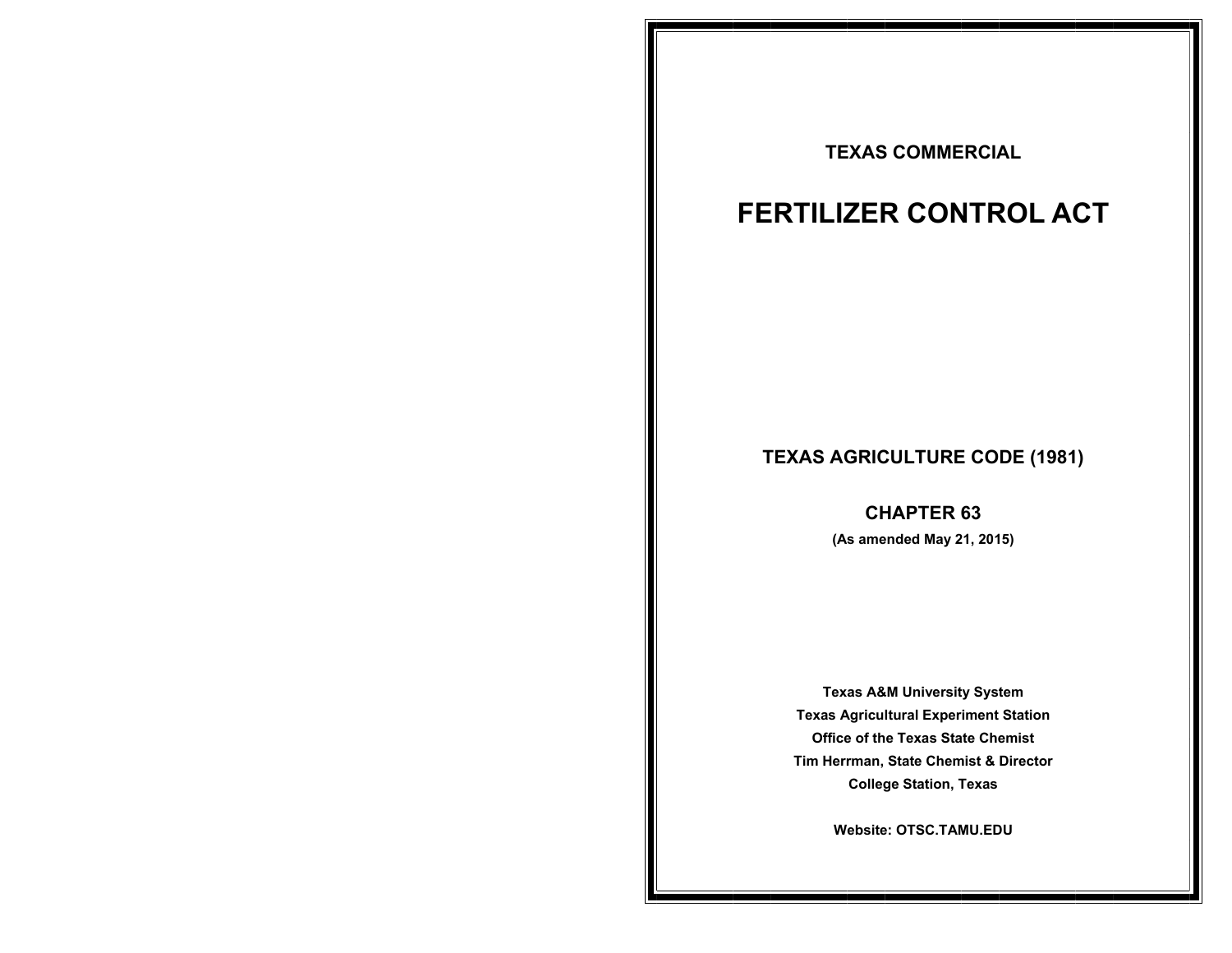#### **CONTENTS**

#### **SUBCHAPTER A. GENERAL PROVISIONS**

| <b>Section</b>                                               | Page |
|--------------------------------------------------------------|------|
|                                                              |      |
|                                                              |      |
|                                                              |      |
|                                                              |      |
|                                                              |      |
|                                                              |      |
|                                                              |      |
| 63.0025. Certain Analyses Not Guarantee of Nutrient Levels 4 |      |

#### **SUBCHAPTER B. GRADES**

|--|--|--|--|

#### **SUBCHAPTER C. PERMIT AND REGISTRATION**

#### **SUBCHAPTER D. LABELING**

#### **SUBCHAPTER E. FEES**

## **SUBCHAPTER F. INSPECTION, SAMPLING, AND ANALYSIS**

## **SUBCHAPTER G. ENFORCEMENTS; REMEDIES**

| Section | Page |
|---------|------|
|         |      |
|         |      |
|         |      |
|         |      |
|         |      |
|         |      |
|         |      |
|         |      |

#### **SUBCHAPTER H. PENALTIES**

| 63.144. Distribution of Commercial Fertilizer Without       |  |
|-------------------------------------------------------------|--|
| Registration, Labeling, or Payment of Inspection Fee  13    |  |
|                                                             |  |
| 63.146. Refusal to Pay Inspection Fee or Submit Records  14 |  |

#### **SUBCHAPTER I. AMMONIUM NITRATE**

| 63.158. Fire Prevention at Ammonium Nitrate Storage Facilities  17 |  |
|--------------------------------------------------------------------|--|
|                                                                    |  |

This publication is provided as a service to assist in the administration of the Act. Rules adopted for implementation of the Act are available upon request by contacting:

> **Texas Feed and Fertilizer Control Service P. O. Box 3160 College Station, TX 77841-3160 Telephone: (979) 845-1121 FAX: (979) 845-1389**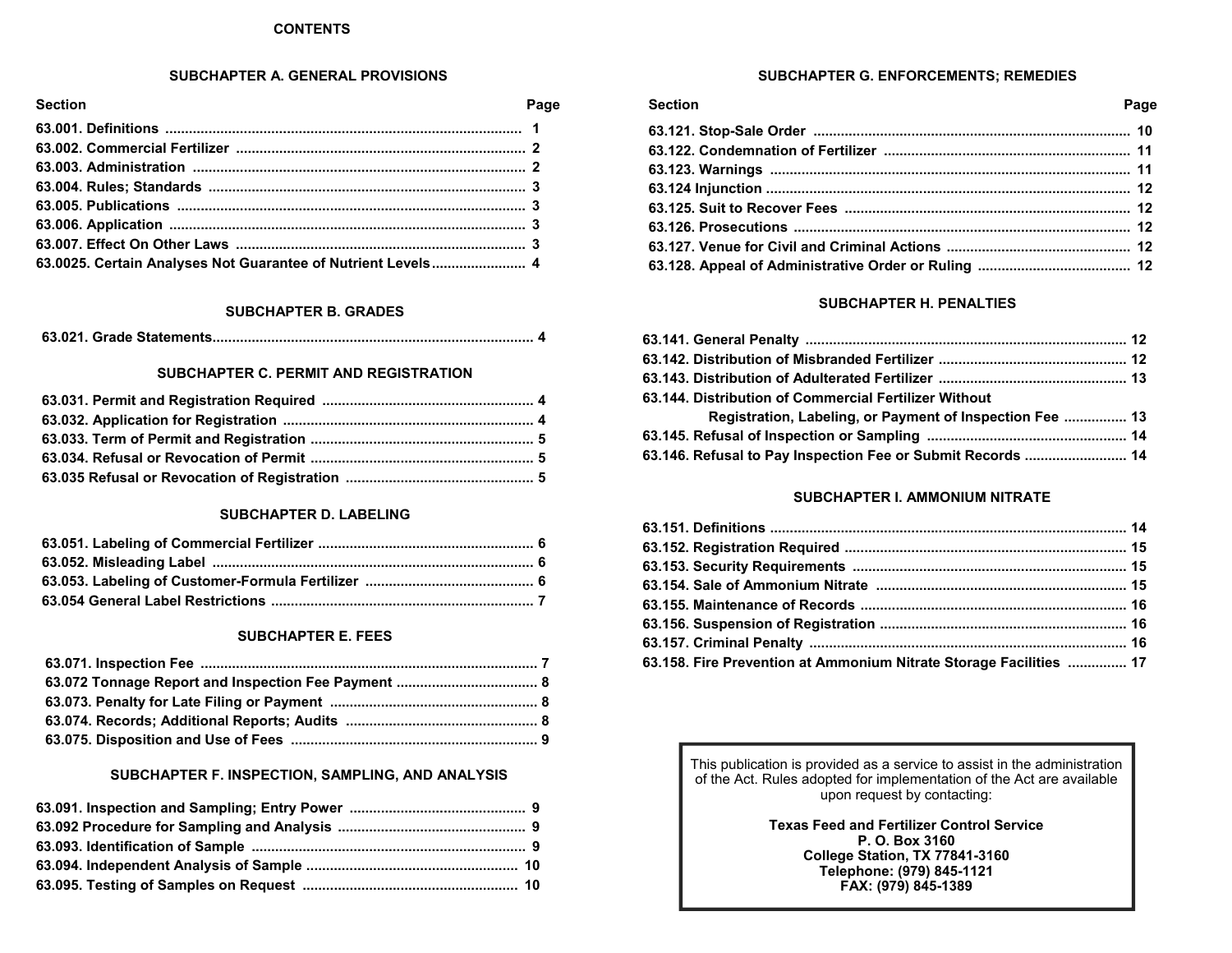#### **CHAPTER 63 THE TEXAS AGRICULTURE CODE (1981)**

#### **SUBCHAPTER A GENERAL PROVISIONS**

**§Section 63.001. Definitions.** 

In this Chapter:

(1) "Board" means The Board of Regents of The Texas A&M University Sys- tem.

 (2) "Brand" means the term, design, trade mark, or other specific designation under which commercial fertilizer is distributed.

 (3) "Bulk" means any lot of commercial fertilizer that is not in a closed container at the time it passes to the possession of the consumer and includes that fertilizer at any stage of distribution.

 (4) "Container" means a bag, box, carton, bottle, object, barrel, package, apparatus, device, appliance, or other item of any capacity into which a commercial fertilizer is packed, poured, stored, or placed for handling, transporting, or distributing.

 (5) "Customer-formula fertilizer" means a mixture of commercial fertilizers or fertilizer materials and other agricultural products such as seed and pesticides, any part of which is furnished by the person who processed, mixed, blended, or prepared the mixture and which is formulated according to the specific instructions of the purchaser.

 (6) "Director" means the Director of the Texas Agricultural Experiment Station.

 (7) "Distribute" means sell, offer for sale, expose for sale, consign for sale, barter, exchange, transfer possession or title, or otherwise supply.

 (8) "Fertilizer material" means a solid or non-solid substance or compound that contains an essential plant nutrient element in a form available to plants and is used primarily for its essential plant nutrient element content in promoting or stimulating growth of a plant or improving the quality of a crop or for compounding a mixed fertilizer. The term does not include animal manure, plant remains, or a mixture of those substances, for which no specific nutrient analysis claim indicates guaranteed nutrient levels.

 (9) "Grade" means the percentages stated in whole numbers of total nitrogen, available phosphate (P2O5), and soluble potash (K2O) guaranteed in fertilizer.

 (10) "Label" means a display of written, printed, or graphic matter on or affixed to a container or on an invoice or delivery slip.

 (11) "Mixed fertilizer" means a solid or non-solid product that results from the combination, mixture, or simultaneous application of two or more fertilizer materials by a manufacturer, processor, mixer, or contractor. The term may include a specialty fertilizer or manipulated manure, but does not include animal manure, plant remains, or a mixture of those substances, for which no specific nutrient analysis claim indicates guaranteed nutrient levels

 (12) "Manipulated manure" means a substance composed of animal manure, plant remains, or a mixture of those substances, for which a specific nutrient analysis claim indicates guaranteed nutrient levels.

 (13) "Official sample" means a sample taken by the Service and designated as official by the Service.

 (14) "Registrant" means a person who registers a commercial fertilizer under this Chapter.

(15) "Service" means the Texas Feed and Fertilizer Control Service.

 (16) "Specialty fertilizer" means a fertilizer distributed primarily for non-farm use, including use on or in home gardens, lawns, shrubbery, flowers, golf courses, municipal parks, cemeteries, greenhouses, or nurseries. The term does not include animal manure, plant remains, or a mixture of those substances, for which no specific nutrient analysis claim indicates guaranteed nutrient levels.

 (17) "Ton" means a net weight of 2,000 pounds avoirdupois or 1,000 kilograms metric.

 (18) "Weight" means the net weight of a container of commercial fertilizer expressed in either the avoirdupois or metric system.

## **§63.002. Commercial Fertilizer.**

- (a) Except as otherwise provided by this section, a substance is a commercial fertilizer subject to this Chapter if it is:
	- (1) a fertilizer material;
	- (2) a mixed fertilizer;
	- (3) a customer-formula fertilizer

 (4) another substance, material, or element, including a pesticide, that is intended for use or is used as an ingredient or component of a mixture of materials that is used, designed or represented for use, or claimed to have value, in promoting plant growth.

- (b) Unprocessed, unpackaged, or unmanipulated lime, limestone, marl, or gypsum is not a commercial fertilizer subject to this Chapter.
- (c) Animal manure, plant remains, or mixtures of those substances are not commercial fertilizers subject to this Chapter if no specific nutrient analysis claim indicates guaranteed nutrient levels.
- (d) A plant food element or additive other than nitrogen, phosphorus, or potassium, determinable by an acceptable laboratory method, may be incorporated into a commercial fertilizer and guaranteed only if, and in the manner, authorized by rule of the Director. Any additional plant food element or additive is subject to the inspection, analysis, and other provisions of this Chapter.

## **§63.003. Administration.**

(a) The Texas Feed and Fertilizer Control Service is under the direction of the Director of the Texas Agricultural Experiment Station, who is responsible for exercising the powers and performing the duties assigned to the Service by this Chapter.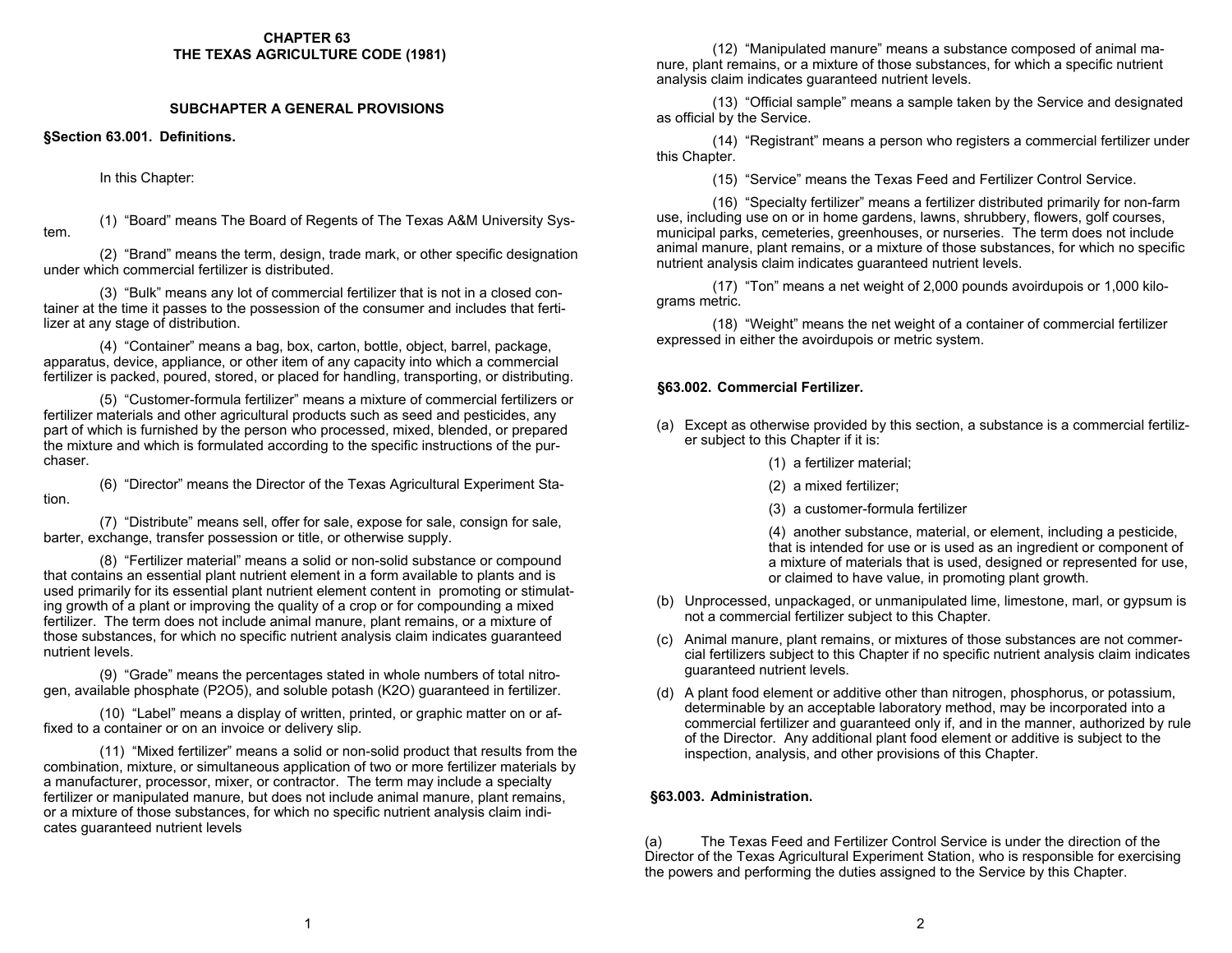(b) The Service may employ personnel necessary to perform its duties.

(c) The Director may appoint a State Chemist whose responsibilities may include the making of chemical analyses and tests required by this Chapter.

## **§63.004. Rules; Standards.**

Following a public hearing, the Service may adopt rules relating to the distribution of commercial fertilizers that the Service finds necessary to carry into full effect the intent and meaning of this Chapter including rules defining and establishing standards for commercial fertilizer. To the extent practicable, rules that define and establish standards for commercial fertilizer shall be in harmony with the official standards of the Association of American Plant Food Control Officials.

#### **§63.005. Publications.**

- (a) At least annually, the Service shall publish:
	- (1) information concerning the sales of commercial fertilizers, together with data on those sales that the Service considers advisable.
	- (2) the results of the analyses of official samples of commercial ferti lizers sold within the state as compared to the guaranteed anal yses of those fertilizers;
	- (3) a financial statement showing the receipt and expenditure of funds under this Chapter; and
	- (4) other information relating to fertilizer as the Service considers nec essary or desirable to the public interest.
- (b) The Service shall prescribe the form of a publication required under this section.
- (c) The report on sales of commercial fertilizers shall separately show infor mation concerning the sales for the fall and spring seasons.
- (d) A publication under this section may not disclose the scope of operations of any person.

#### **§63.006. Application.**

(a) This Chapter does not apply to, restrict, or void the sale of a commercial fertilizer by an importer, manufacturer, or manipulator to an importer, manufacturer, or manipulator who mixes fertilizers for distribution. This Chapter does not prevent the free and unrestricted shipment of a commercial fertilizer to a manufacturer or manipulator who has registered the brand name as required by this Chapter.

(b) This Chapter does not apply to the mixing, milling, or processing of a material produced by a purchaser of commercial fertilizer or acquired by the purchaser from a source other than the person who mixed or processed the material.

## **§63.007. Effect On Other Laws.**

This chapter supersedes an ordinance or rule adopted by a political subdivision to regulate the registration, packaging, labeling, sale, storage, distribution, use and application of fertilizers.

#### **§63.0025. Certain Analyses Not Guarantee of Nutrient Levels.**

A representative laboratory analysis conducted for purposes of fulfilling a requirement established by a federal agency or a state agency other than the department may not:

- (1) be considered a guarantee of nutrient levels for:
	- (A) fertilizer material,
	- (B) mixed fertilizer,
	- (C) manipulated manure; or
	- (D) specialty fertilizer; or
- (2) be used to determine whether animal manure, plant remains, or mixtures of those substances are commercial fertilizers under Section 63.002 (c).

## **SUBCHAPTER B. GRADES**

#### **§63.021. Grade Statements.**

Any statement of the grade of a commercial fertilizer shall be stated in whole numbers in the following order:

- (1) total nitrogen;
- (2) available phosphate; and
- (3) soluble potash.

## **SUBCHAPTER C. PERMIT AND REGISTRATION**

#### **§63.031. Permit and Registration Required.**

(a) A person may not manufacture or distribute a commercial fertilizer in this state without a valid current permit issued by the Service and a person may not manufacture or distribute a commercial fertilizer in this state, other than customer-formula fertilizer, unless the person first registers the fertilizer with the Service.

(b) An application for a permit or registration shall be submitted on a form prescribed by the Service.

(c) Registration is required for each distinct mixture, formulation or type of commercial fertilizer manufactured or distributed in this state.

(d) A person is not required to register a commercial fertilizer that has been registered by another person.

## **§63.032. Application for Registration.**

(a) Each application for registration of commercial fertilizer shall include the following information relating to the fertilizer:

- (1) the name and principal address of the person responsible for manufacture and distribution;
- (2) the brand or the name under which the fertilizer is to be distrib uted; and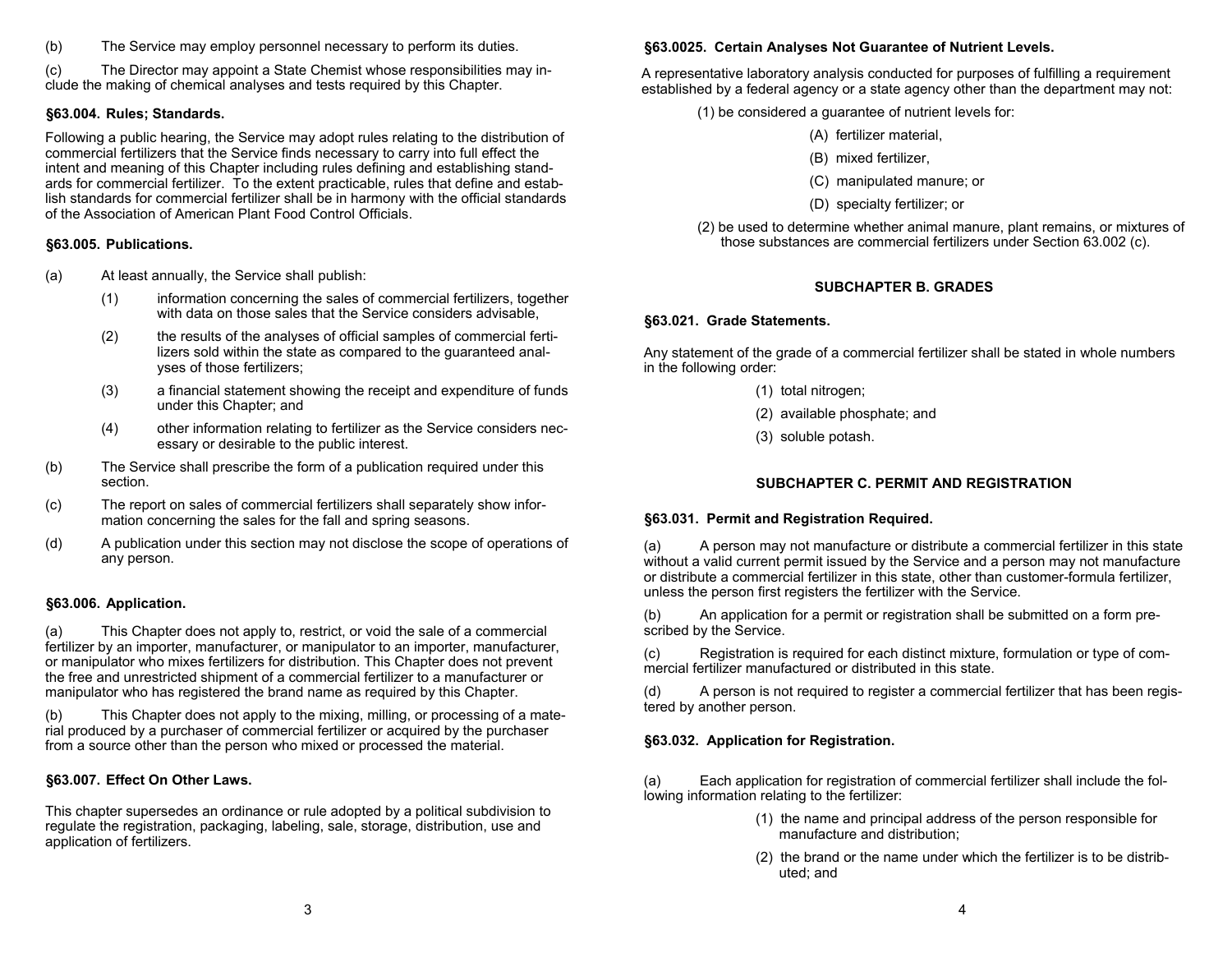#### (3) other information that the Service may by rule require.

(b) The Service may prescribe and furnish forms for registration of commercial fertilizers under this Chapter. The Service shall provide a registrant with a copy of the approved registration.

#### **§63.033. Term of Permit and Registration.**

A permit or registration issued under this Chapter is permanent unless:

- (1) the Service revokes, suspends, annuls, or amends the permit or registration;
- (2) the permittee or registrant withdraws or cancels the permit or registration; or
- (3) the Service requires a new permit or new registration.

#### **§63.034. Refusal or Revocation of Permit.**

Following notice and a hearing, the Service may revoke, suspend, annul, or amend an existing permit or may refuse to issue a permit if it finds that the permittee or applicant has:

- (1) been convicted of a crime for which a permit may be revoked, suspended, annulled, amended, or refused under Chapter 53, Occupations Code;
- (2) refused or after notice failed to comply with this Chapter and rules adopted under this Chapter; or
- (3) used fraudulent or deceptive practices in attempting evasion of this Chapter or a rule adopted under this Chapter.

## **§63.035. Refusal or Revocation of Registration.**

Following notice and a hearing, that Service may revoke, suspend, annul, or amend an existing registration of or may refuse a registration to a commercial fertilizer if the Service finds that:

- (1) the commercial fertilizer:
	- (A) is not in compliance with this Chapter or a rule adopted under this Chapter; or
	- (B) contains a pesticide as defined by Chapter 76 of this code that has not been registered in accordance with that Chapter; or
- (2) the registrant or applicant has:
	- (A) been convicted of a crime for which registration may be revoked, suspended, annulled, amended, or refused under Chapter 53, Occupations Code;
	- (B) refused or after notice failed to comply with this Chap ter and rules adopted under this Chapter; or
	- (C) used fraudulent or deceptive practices in attempted evasion of this Chapter or a rule adopted under this Chapter.

#### **SUBCHAPTER D. LABELING**

#### **§63.051. Labeling of Commercial Fertilizer.**

(a) Except as provided by Subsection (d) of this section, each container of commercial fertilizer distributed in this state, other than customer- formula fertilizer, must have a label with the following information:

- (1) the name and principal address of the person responsible for manufacture and distribution;
- (2) the brand, grade, and name under which the fertilizer is to be distributed;
- (3) the net weight of the fertilizer in the container;
- (4) the guaranteed analysis of the plant nutrients in the fertilizer, listing the minimum percentages of primary, secondary, and mi cro plant nutrients, and other additives, in accordance with rules of the Service; and
- (5) other information that the Service may by rule prescribe.

(b) The guaranteed analysis of any unacidulated mineral phosphatic materials and basic slag shall guarantee both the total and available phosphate and the degree of fineness. The guaranteed analysis of bone, tankage, and other organic phosphate materials shall guarantee the total phosphate. All materials included in the guaranteed analysis are subject to inspection and determination by laboratory procedures in accordance with rules of the Service.

(c) The manufacturer or other person distributing packaged commercial fertilizer shall affix the label required by this section to the container of fertilizer or cause it to be printed on the side of the container in the manner prescribed by the Service. The label information must be grouped together and plainly printed in English in the size or of type prescribed by the Service.

(d) The manufacturer or other person distributing commercial fertilizer in bulk or in a container that holds an amount exceeding 110 pounds dry weight or 55 gallons liquid shall at the time of delivery furnish the purchaser with a written or printed statement showing the information required by this section.

## **§63.052. Misleading Label.**

The label of a commercial fertilizer may not be misleading in any particular.

#### **§63.053. Labeling of Customer-Formula Fertilizer.**

A person distributing customer-formula fertilizer in this state shall at the time of delivery furnish to the purchaser a label showing:

- (1) the name and address of the purchaser;
- (2) the date of sale;
- (3) the grade of the mixture;
- (4) the guaranteed analysis of the plant nutrients and other additives;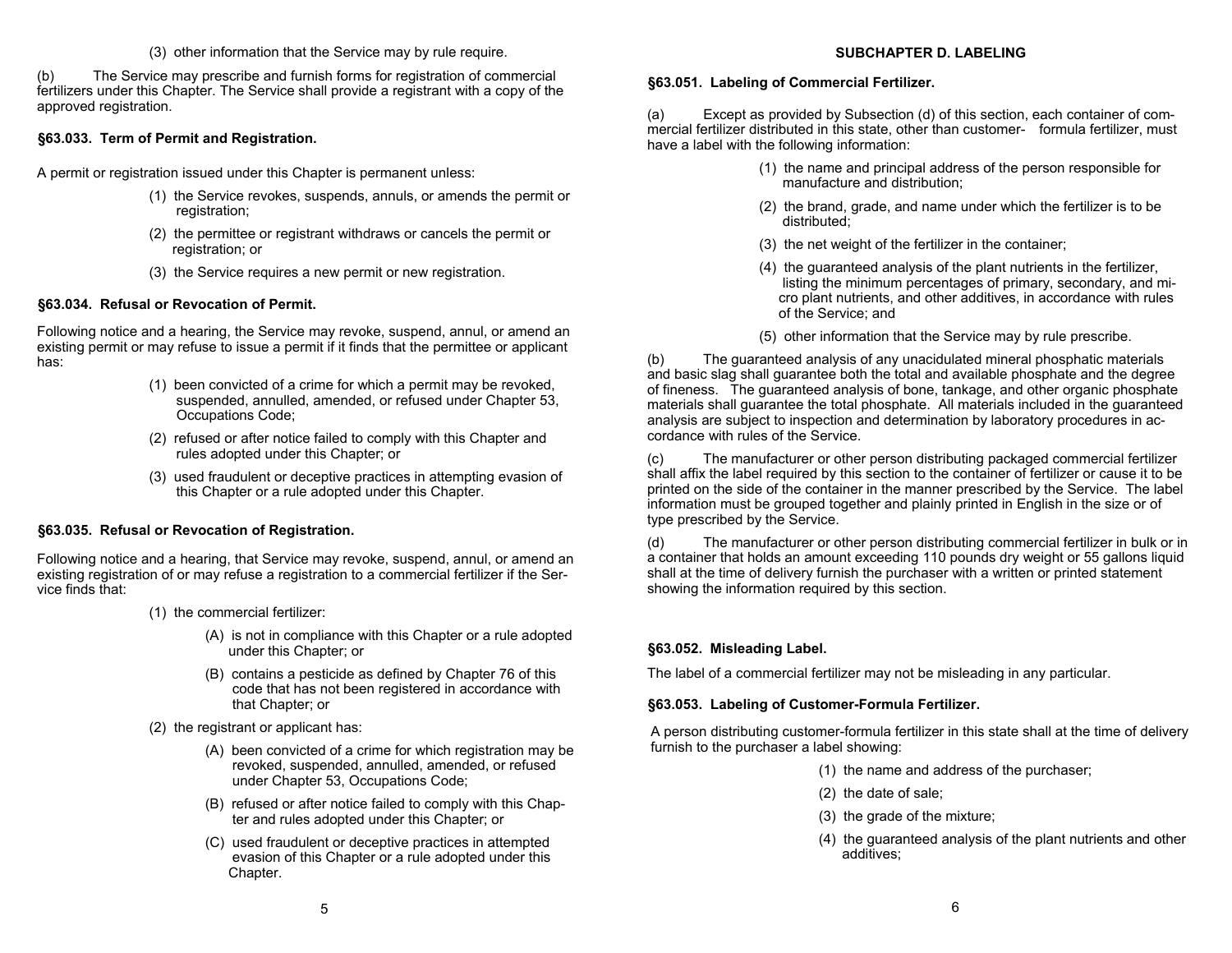- (5) the net weight of the fertilizer; and
- (6) the name an address of the registrant.

#### **§63.054. General Label Restrictions..**

Except as authorized by this Chapter or a rule of the Service, the label of a commercial fertilizer may not:

- (1) advertise, name, promote, emphasize, or otherwise direct att ention to one or more components or ingredients in the product unless the percentage and common name of the component or ingredient is clearly and prominently declared; or
- (2) contain the name of another manufacturer or person or a prod uct of another manufacturer or person.

## **SUBCHAPTER E. FEES**

#### **§63.071. Inspection Fee.**

(a) For each state fiscal year, the registrant of a commercial fertilizer shall pay to the Service an inspection fee as prescribed by this section.

(b) Except as otherwise provided by this section, the inspection fee for a commercial fertilizer distributed in this state is 36 cents per ton of fertilizer.

With the approval of the Board, the Director may reduce or increase the inspection fee in increments of two cents per ton per fiscal year.

(c) A person distributing in this state a commercial fertilizer product packaged in individual containers of five pounds or less shall pay, for each distinct commercial fertilizer product so distributed, a flat rate inspection fee of \$50 for each fiscal year or part of a fiscal year in which the distribution is made.

(d) A registrant paying an inspection fee under Subsection (b) of this section shall pay in advance a minimum annual inspection fee of \$100 per fiscal year. All advance inspection fees collected under this section shall be credited towards the first tonnage inspection owed by the registrant accruing in that fiscal year.

(e) If more than one person is involved in the distribution of a commercial fertilizer, the last person who distributes to a dealer or consumer who is a non-registrant shall pay the fee.

(f) A person is not required to pay an inspection fee on a portion of a customerformula fertilizer that is produced by the purchaser or acquired by the purchaser from a source other than the person who mixed, milled, or processed the mixture.

(g) The service may by rule provide that a person who manufactures or distributes a commercial fertilizer solely for investigational, experimental, or laboratory use by qualified persons is not required to pay an inspection fee on the fertilizer if the use is in the public interest.

(h) A person is not required to pay an inspection fee on compost as defined by Section 361.421, Health and Safety Code.

#### **§63.072. Tonnage Report and Inspection Fee Payment.**

(a) The person responsible for paying a fertilizer inspection fee shall file with the Service a sworn report either stating that no tonnage of commercial fertilizer was distributed during the preceding reporting period or setting forth the tonnage of all the commercial fertilizer that the person manufactured or distributed in this state during the preceding reporting period. The person shall file the report:

- (1) quarterly if the total amount of inspection fees in a year is \$100 or more; or
- (2) annually if the total amount of inspection fees in a year is less than \$100.

(b) Each tonnage report must be accompanied by payment of the inspection fee due based on the tonnage reported for that quarter or year, as applicable.

- (c) A tonnage report and inspection fee payment is due:
	- (1) on or before the 31st day following the last day of November, February, May, and August, for persons reporting quarterly, and
	- (2) on or before the 31st day following the last day of August, for persons reporting annually.
- (d) The Service may prescribe and furnish forms as necessary under this section.

#### **§63.073. Penalty for Late Filing or Payment.**

(a) If a person does not file a report or pay the inspection fee as required by Section 63.072, the registrant shall pay a penalty equal to 15 per cent of the inspection fee due or \$50, whichever is greater.

(b) A penalty, together with the delinquent inspection fee, is due before the 61st day following the last day of the quarter, for quarterly reports, or of August, for annual reports. The Service shall cancel the registration of a registrant who fails to pay the penalty and delinquent inspection fee within that time period.

#### **§63.074. Records; Additional Reports; Audits.**

(a) For the purpose of determining the accurate tonnage of commercial fertilizers distributed in this state or identifying or verifying tonnage reports, the Service may require each registrant to maintain records or file additional reports.

(b) The Service is entitled to examine at reasonable times the records maintained under this section.

(c) A registrant shall preserve and maintain in usable condition all records required by this section and shall retain the records for a period of at least two years. The Service may require a registrant to retain records for a period longer than two years if the Service determines it to be in the public interest.

(d) If a registrant is located outside this state, the registrant shall maintain the records and information required by this section in this state or pay all costs incurred in the auditing of records at another location. The Service shall promptly furnish to the registrant an itemized statement of any costs incurred in an out-of-state audit and the registrant shall pay the costs before the 31st day following the date of the statement.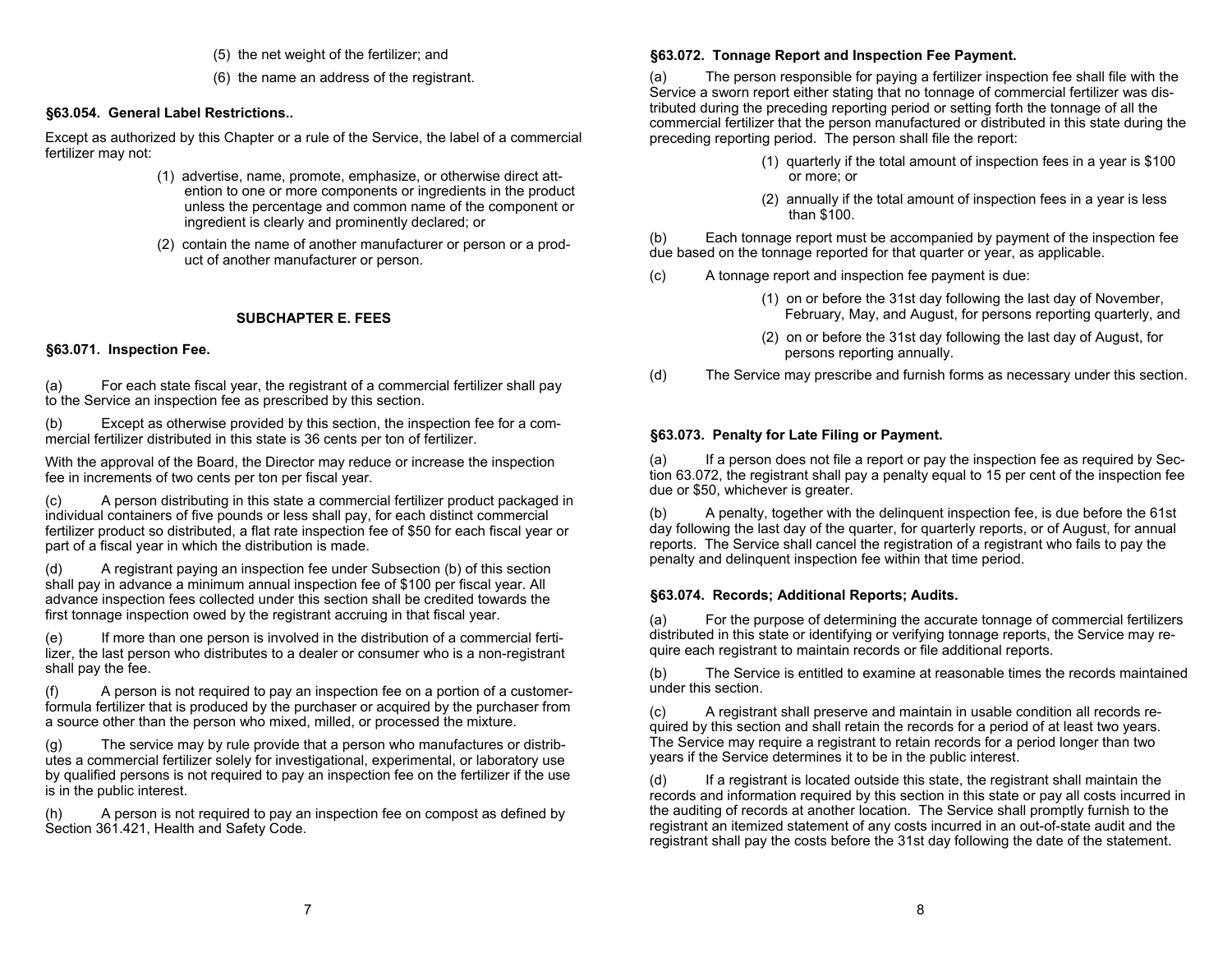#### **§63.075. Disposition and Use of Fees.**

(a) The Service shall deposit fees collected under this subchapter in the same manner as other local institutional funds of the Texas A&M University System. The fees shall be set apart as a special fund to be known as the Texas Fertilizer Control Fund.

(b) The Texas Fertilizer Control Fund shall be used, with the approval and consent of the Board of Regents of The Texas A&M University System, for administering and enforcing this Chapter, including paying the cost of:

- (1) salaries;
- (2) equipment and facilities;
- (3) registration;
- (4) publication of bulletins and reports; and
- (5) inspection, sampling, and analysis.

(c) Any fees collected under this subchapter that, in the judgment of the Board, are not needed for the proper and efficient enforcement and administration of this Chapter may, with approval of the Board, be used for research relative to the value of commercial fertilizers.

## **SUBCHAPTER F. INSPECTION, SAMPLING, AND ANALYSIS**

## **§63.091. Inspection and Sampling; Entry Power.**

In order to determine if commercial fertilizer is in compliance with this Chapter, the Service is entitled to:

> (1) enter during regular business hours and inspect any place of business, mill, plant, building, or vehicle, and to open any bin, vat, or parcel, that is used in the manufacture, transportation, importation, sale, or storage of a commercial fertilizer or is suspected of contain ing a commercial fertilizer; and

(2) take samples from fertilizer found during that inspection.

## **§63.092. Procedure for Sampling and Analysis.**

The Service by rule shall prescribe the procedures for sampling and analysis of commercial fertilizers. The procedures must, to the extent practicable, be in accordance with the official methods of the Association of Official Analytical Chemists or other methods that the Service considers authentic by research and investigation.

## **§63.093. Identification of Sample.**

(a) Each sample taken shall be sealed with a label placed on the container of the sample showing:

- (1) the serial number of the sample;
- (2) the date on which the sample was taken; and
- (3) the signature of the person who took the sample.

(b) Each sample shall be sent to the Service. In addition, a report shall be sent to the Service stating :

- (1) the name or brand of commercial fertilizer sampled;
- (2) the serial number of the sample;
- (3) the manufacturer or guarantor of the sample, if know;
- (4) the name of the person in possession of the lot sampled;
- (5) the date and place of taking the sample; and
- (6) the name of the person who took the sample.

(c) For the purpose of properly identifying a sample with the lot sampled, the Service is entitled to examine and copy any invoice, transportation record, or other record pertaining to the lot.

#### **§63.094. Independent Analysis of Sample.**

(a) If the Service finds through chemical analysis or other method that a commercial fertilizer is in violation of a provision of this Chapter, the Service shall notify the manufacturer or other person who caused the fertilizer to be distributed. The notice must be in writing and give full details of the findings of the Service.

(b) After receiving a notice under Subsection (a) of this section, the manufacturer or other person who caused the fertilizer to be distributed may request that the Service submit portions of the sample analyzed to other chemists for independent analysis. After receiving a request, the Service shall submit two portions of the sample analyzed to two qualified chemists selected by the Service. If requested, the Service shall also submit one portion of the sample to the person requesting independent analysis. A request under this subsection must be filed with the Service before the 16th day following the day on which notice is given.

(c) Each of the chemists selected by the Service under Subsection (b) of this section shall analyze the portion of the sample and certify findngs to the Service under oath. The findings shall be prepared in duplicate and the Service shall forward one copy of each chemist's findings to the person who requested the independent analysis.

(d) The three chemical analyses obtained under this section may be considered in determining whether a violation of this Chapter has occurred.

(e) Except as provided by this subsection, the person requesting independent analysis under this section shall pay the costs of the analysis. If as a result of the independent analysis the Service determines that a violation has not occurred, the Service shall pay the cost of the analysis.

## **§63.095. Testing of the Sample on Request.**

In accordance with the rules of the Director, any person may submit a sample of a commercial fertilizer to the Director for analysis. The results of the analysis shall be for informational purposes only, may not identify the manufacturer, and may not be published.

#### **SUBCHAPTER G. ENFORCEMENT; REMEDIES**

## **§63.121. Stop Sale Order.**

(a) If the Service has reasonable cause to believe that a commercial fertilizer is being distributed in violation of a provision of this Chapter, the Service shall affix to the container of the fertilizer a written notice containing: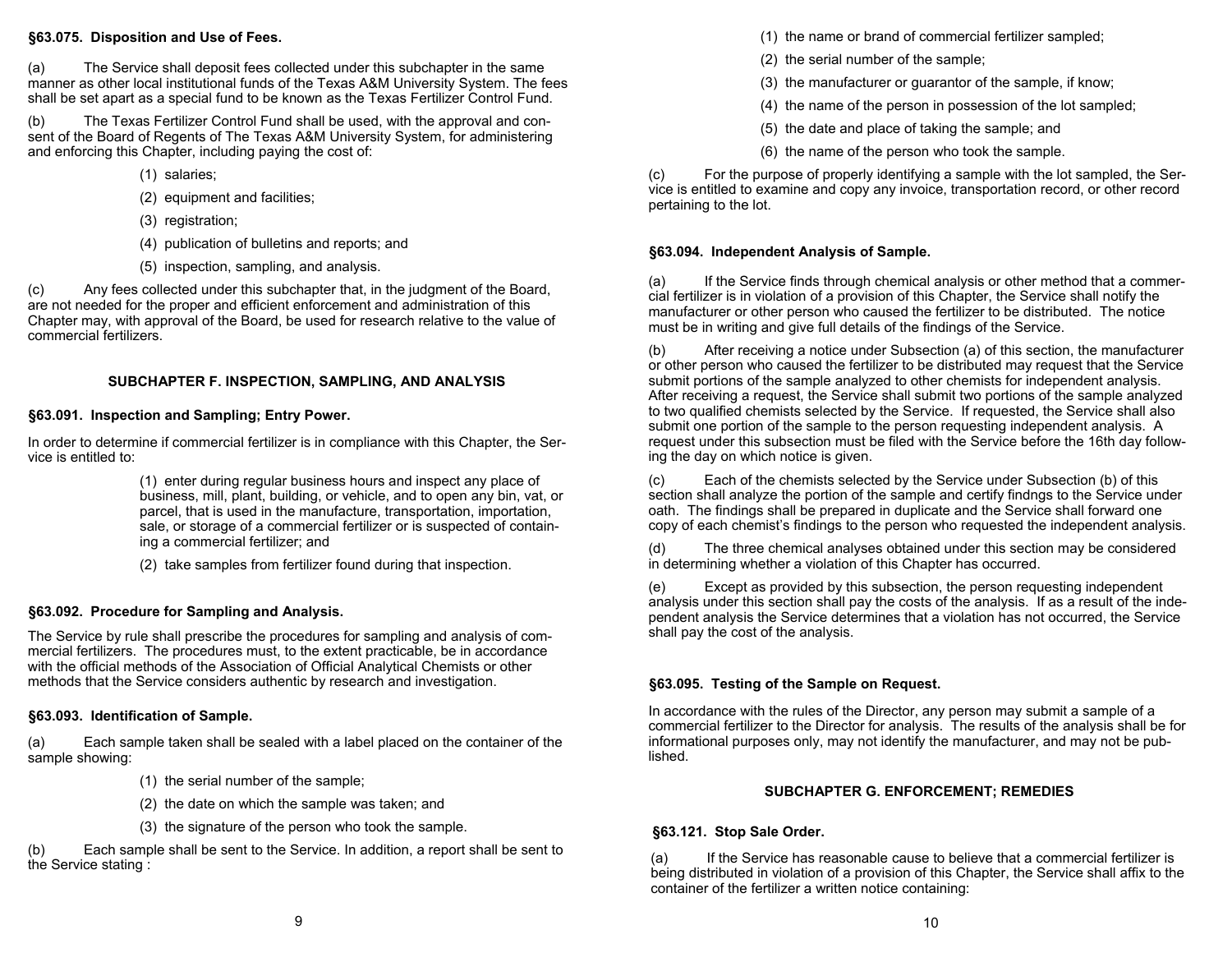- (1) an order to stop the sale of the fertilizer; and
- (2) a warning to all persons not to dispose of the fertilizer in any manner until the Service or a court gives permission or until the stop-sale order expires.

(b) If the Service finds that a commercial fertilizer is in compliance with this Chapter, the Service shall immediately remove the stop-sale order.

(c) A stop-sale order expires at the end of the 30th day following the day on which it was affixed unless, prior to that time, the Service has instituted proceedings under Section 63.122 of this code to condemn the fertilizer.

#### **§63.122. Condemnation of Fertilizer.**

(a) If, after examination and analysis, the Service finds that a commercial fertilizer is in violation of a provision of this Chapter, the Service shall petition the district or county court in whose jurisdiction the fertilizer is located for an order for the condemnation and confiscation of the fertilizer. If the court determines that the fertilizer is in violation of this Chapter, the fertilizer shall be disposed of by sale or destruction in accordance with the order of the court.

(b) If a condemned commercial fertilizer is sold under Subsection (a) of this section, the proceeds of the sale, less court costs and charges, shall be paid into the State Treasury.

(c) If the court finds that a violation of this Chapter may be corrected by proper processing or labeling, the court may order that the fertilizer be delivered to the registrant for processing or labeling under the supervision of the Service. Before entering that order, the court shall:

- (1) enter the decree;
- (2) require that all costs, fees, and expenses be paid; and
- (3) require the registrant to post good and sufficient bond condi tioned on the proper labeling and processing of the fertilizer.

(d) The registrant of the fertilizer shall pay all costs incurred by the Service in the supervision of labeling or processing under Subsection (c) of this section. The court shall return the bond to the registrant when the Service notifies the court that the commercial fertilizer is no longer in violation of this Chapter and that the registrant has paid the expenses of supervision.

## **§63.123. Warnings.**

If the Service determines that a violation of this Chapter is of a minor nature and that public interest will be served and protected by the issuance of a written warning, the Service may issue the warning instead of proceeding to condemn the fertilizer, report the violation for prosecution, or take other administrative action.

#### **§63.124. Injunction.**

(a) The Service may sue in the name of the Director to enjoin a violation of the Chapter.

(b) The Service may request a Prosecuting Attorney or the Attorney General to sue to enjoin a violation or threatened violation of this Chapter.

#### **§63.125. Suit to Recover Fees.**

The Service may sue to recover an inspection fee or penalty due under Subchapter E of this Chapter. Venue for a suit under this section is in Brazos County.

#### **§63.126. Prosecutions.**

Each District Attorney, Criminal District Attorney, or County Attorney to whom the Service reports a violation of this Chapter shall cause appropriate proceedings to be instituted and prosecuted in the proper court without delay in the manner provided by law

#### **§63.127. Venue for Civil and Criminal Actions.**

Except as provided by Section 63.125 of this Chapter, venue for a civil action or criminal prosecution under this Chapter is in the county in which the commercial fertilizer is located at the time the alleged violation is discovered by or made known to the Service.

#### **§63.128. Appeal of Administrative Order or Ruling.**

(a) A person at interest who is aggrieved by an order or ruling of the Service may appeal the order or ruling in the manner provided for contested cases under Chapter 2001, Government Code.

(b) Appeal under this section is by trial de novo.

#### **SUBCHAPTER H. PENALTIES**

#### **§63.141. General Penalty.**

(a) A person commits an offense if the person violates a provision of this Chapter.

(b) An offense under this section is a Class C misdemeanor unless it is shown that the person has previously committed an offense under this subchapter, in which event it is a Class B misdemeanor

#### **§63.142. Distribution of Misbranded Fertilizer.**

(a) A person commits an offense if the person distributes, conspires to distribute, or causes another person to distribute commercial fertilizer that:

- (1) carries a false or misleading statement on, attached to or accom panying the container;
- (2) makes a false or misleading statement concerning its agricultural value on the container or in any advertising matter accompany ing or associated with it;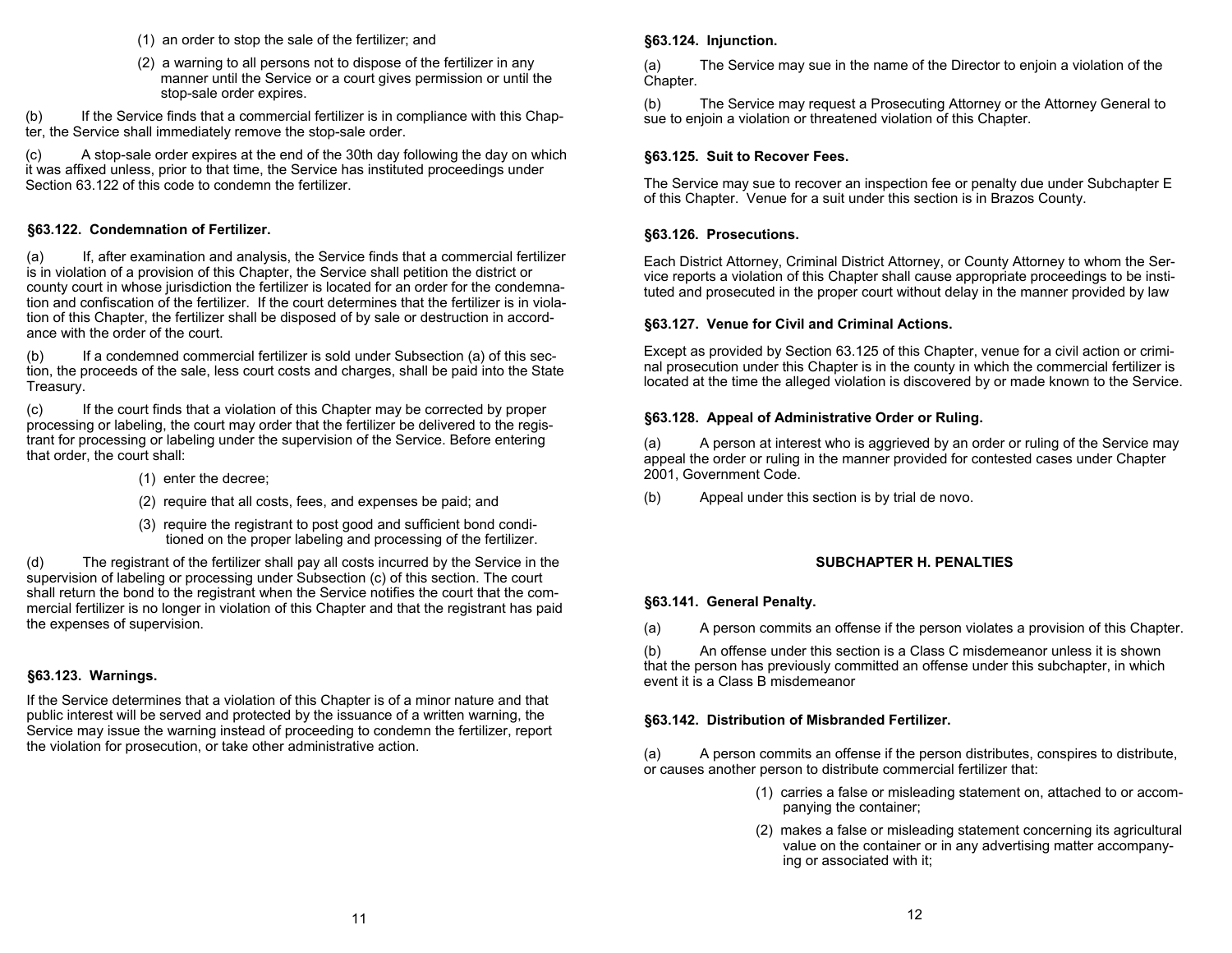- (3) is of a composition, quantity, or quality that is below or is different from that which it is represented to be on its label;
- (4) has a container that is made, formed, or filled in a manner that is misleading; or
- (5) purports to be or is represented as a commercial fertilizer for which a definition of identity and a standard have been prescribed by rule, but does not conform to the definition or standard.

(b) An offense under this section is a Class C misdemeanor unless it is shown that the person has previously been convicted of an offense under this subchapter, in which event it is a Class B misdemeanor.

#### **§63.143. Distribution of Adulterated Fertilizer.**

(a) A person commits an offense if the person distributes, conspires to distribute, or causes another person to distribute commercial fertilizer that:

- (1) has been damaged in a manner that reduces its value;
- (2) has damage or an inferiority that has been concealed;
- (3) has added to it a substance that increases its bulk or weight, reduces its quality or strength, or makes it appear better or of greater value than it is;
- (4) has had an ingredient omitted or extracted, in whole or in part; or
- (5) contains or bears a poisonous or deleterious substance that may render it injurious to plants under ordinary conditions of use.

(b) An offense under this section is a Class C misdemeanor unless it is shown that the person has previously been convicted of an offense under this subchapter, in which event it is a Class B misdemeanor.

#### **§63.144. Distribution of Commercial Fertilizer Without Registration, Labeling, or payment.**

(a) A person commits an offense if the person distributes, conspires to distribute, or causes another person to distribute commercial fertilizer:

- (1) that is required to be registered but is not registered in accordance with Subchapter C of this Chapter;
- (2) that is not labeled in accordance with Subchapter D of this Chap ter; or
- (3) for which an inspection fee has not been paid in accordance with Subchapter E of this Chapter.

(b) An offense under this section is a Class C misdemeanor unless it is shown that the person has previously been convicted of an offense under this subchapter, in which event it is a Class B misdemeanor.

#### **§63.145. Refusal of Inspection or Sampling.**

(a) A person commits an offense if the person refuses, conspires to refuse, or causes another person to refuse to permit entry, inspection, sampling, or the examination and copying of invoices or transportation records under Subchapter F of this Chapter.

(b) An offense under this section is a Class C misdemeanor unless it is shown that the person has previously been convicted of an offense under this subchapter, in which event it is a Class B misdemeanor.

#### **§63.146. Refusal to Pay Inspection Fee or Submit Records.**

(a) A person commits an offense if the person refuses, conspires to refuse, or causes another person to refuse to make records available, furnish reports, permit the examination of records, or pay an inspection fee in accordance with Subchapter E of this Chapter.

(b) An offense under this section is a Class C misdemeanor unless it is shown that the person has previously been convicted of an offense under this subchapter, in which event it is a Class B misdemeanor.

## **SUBCHAPTER I. AMMONIUM NITRATE**

**§63.151. Definitions.** 

In this subchapter:

- (1) "Ammonium nitrate" means ammonium salt of nitric acid that contains more than 33 percent nitrogen, one-half of which is the 50 ammonium form and one-half of which is the nitrate form.
- (2) "Ammonium nitrate material" means solid fertilizer that includes ammoni um nitrate as a component, if the fertilizer's nitrogen content derived from the ammonium nitrate is at least 28 percent of the fertilizer by weight.
- (3) "Ammonium nitrate storage facility" means a facility that stores ammonium nitrate material or ammonium nitrate to be used in ammonium nitrate material and includes the premises on which a facility is located.
	- (4) "Fire marshal" means the state fire marshal or a local fire marshal, fire chief, or volunteer fire chief having jurisdiction over the area in which an ammonium nitrate storage facility is located.
	- (5) "Operator" means the person who controls the day-to-day operations of an ammonium nitrate storage facility.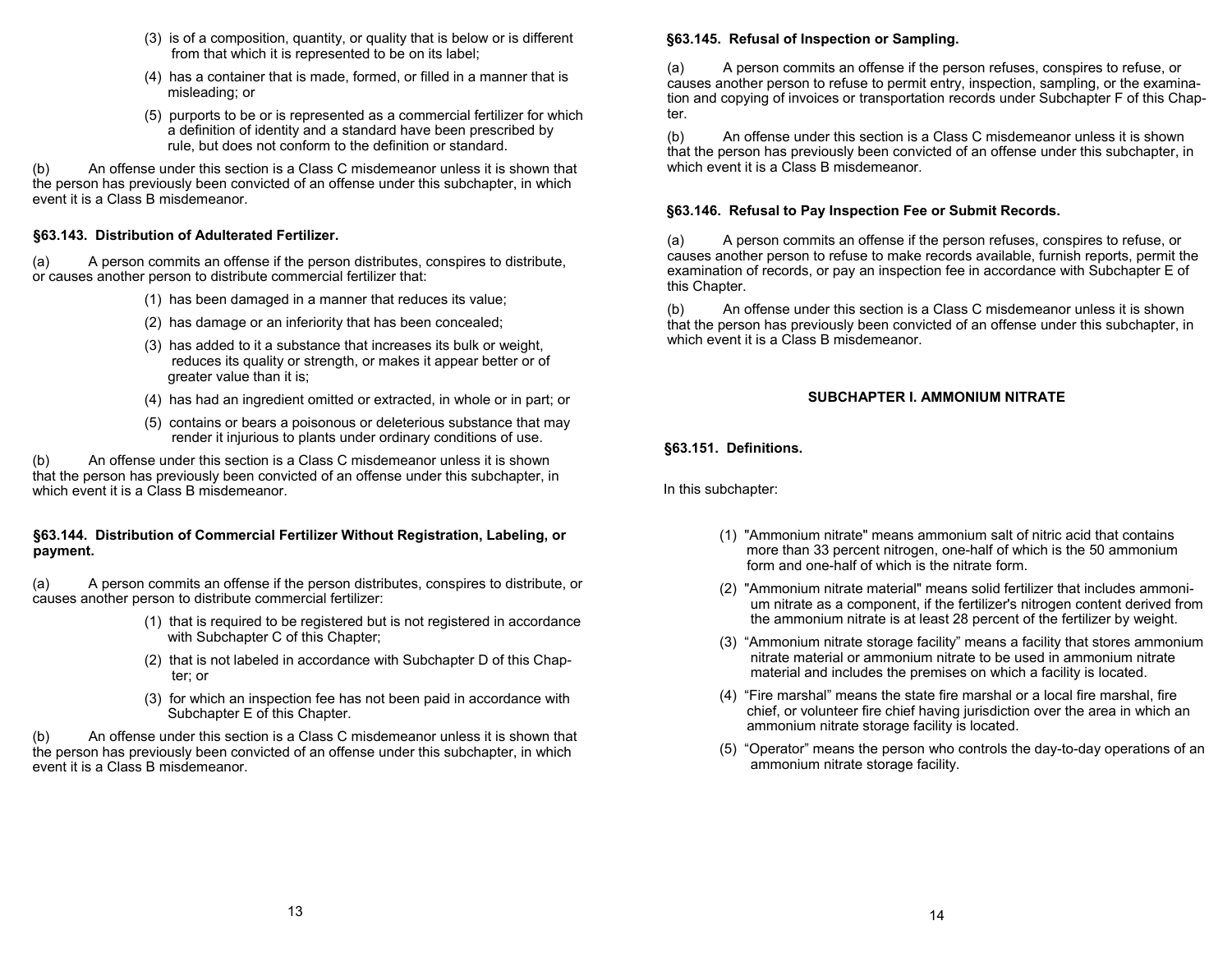#### **§63.152. Registration Required.**

(a) A person may not produce, store, transfer, offer for sale or sell ammonium nitrate or ammonium nitrate material unless the person holds a certificate of registration issued by the service under this subchapter.

(b) An application for a registration by any person that owns an ammonium nitrate facility must be:

- (1) submitted on a form prescribed by the service that includes:
	- (A) the name, address, and telephone number of each am monium nitrate facility owned by that person;
	- (B) the name of the person designated by that person as the point of contact for each such facility; and
- (2) accompanied by a fee in an amount sufficient to cover the ser vice's costs to administer this subchapter.

(c) A person who engages in the sale of ammonium nitrate or ammonium nitrate material must display the person's registration in conspicuous public view in the person's place of business.

#### **§63.153. Security Requirements.**

A person who engages in the sale of ammonium nitrate or ammonium nitrate material shall take steps to secure the ammonium nitrate or ammonium nitrate material stored at the person's facility against vandalism, theft, or other unauthorized access, including:

- (1) ensuring that a storage facility is fenced or otherwise enclosed and locked when unattended;
- (2) inspecting a storage facility daily for signs of vandalism and to verify its structural integrity; and
- (3) establishing and maintaining ongoing inventory control proce dures for the ammonium nitrate or ammonium nitrate material.

## **§63.154. Sale of Ammonium Nitrate.**

(a) Before completing a sale of ammonium nitrate or ammonium nitrate material, a person that engages in those sales shall:

- (1) require the person making the purchase to:
	- (A) display a driver's license or other form of identification containing the person's photograph;
	- (B) provide the other personal information required by Subdivision (2); and
	- (C) sign for the purchase; and
- (2) make a record of the sale, including:
	- (A) the name of the person making the purchase;
	- (B) the date of the purchase;

(C) the purchaser's address, date of birth, and phone number;

- (D) the form of identification the purchaser presented;
- (E) whether the purchase is being made on behalf of another person; and;
- (F) the amount and brand name of the ammonium nitrate or ammoni um nitrate material purchased.
- (b) The Service shall:
	- (1) adopt rules allowing a person to refuse the sell ammonium nitrate or ammo nium nitrate material based on the season or the location of the sale; and
	- (2) distribute forms to each person registered under this subchapter to be used to record the information required under Subsection (a).

#### **§63.155. Maintenance of Records.**

A person who offers to sell or sells ammonium nitrate or ammonium nitrate material shall maintain each record made under Section 63.154 until at least the second anniversary of the date the record is made and shall make each record only available on request by:

- (1) the Office of the Texas State Chemist;
- (2) the Department of Public Safety; or
- (3) a law enforcement agency of the United States.

## **§63.156. Suspension of Registration.**

If the Service finds that a person registered under this subchapter offered to sell or sold ammonium nitrate or ammonium nitrate material in violation of this subchapter or a rule adopted under this subchapter, the Service may:

- (1) suspend a person's registration for a period of 90 days for a first viola tion; and
- (2) suspend a person's registration for a period of at least 90 days or revoke the person's registration for a second or subsequent violation.

## **§63.157. Criminal Penalty.**

- (a) A person commits an offense if the person:
	- (1) tampers with ammonium nitrate or ammonium nitrate material stored on the property of another; or
	- (2) presents false identification to purchase ammonium nitrate or ammonium nitrate material.

(b) A person commits an offense if the person purchases ammonium nitrate or ammonium nitrate material with the intent to manufacture an explosive device.

(c) A person commits an offense if the person offers to sell or sells ammonium nitrate or ammonium nitrate material and does not hold a registration issued under this subchapter.